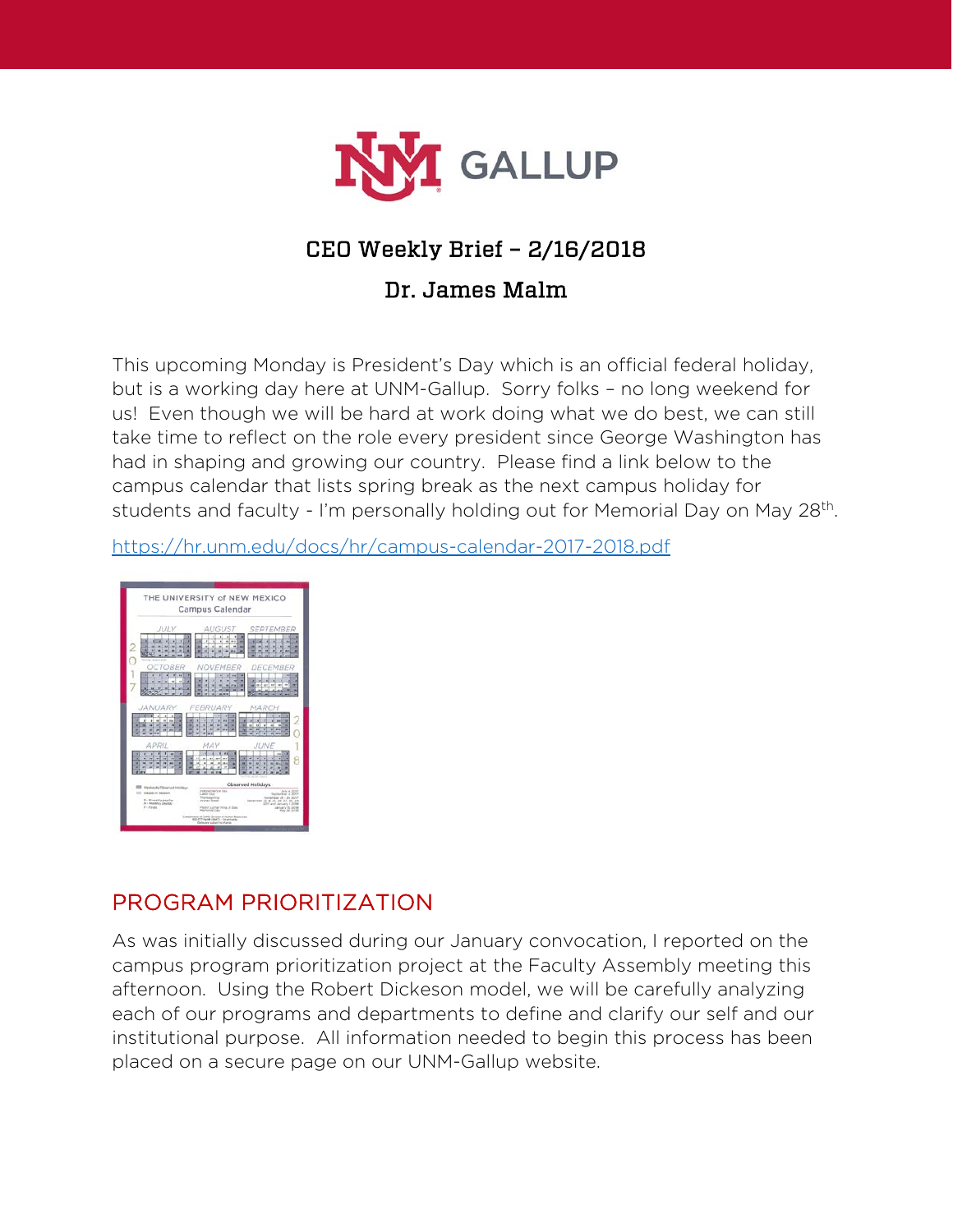Please use this data for internal usage only as it has not been audited for public viewing. The financial reports are in Excel format. There are instructional and data worksheets for your use as well as a form to request specific information from our Senior Institutional Researcher, Brittany Babycos. Instructions to access the secure webpage are at the following link:

#### [https://www.gallup.unm.edu/pdfs/How-to-access-the-UNM-Gallup-Data-](https://www.gallup.unm.edu/pdfs/How-to-access-the-UNM-Gallup-Data-Reports.pdf)[Reports.pdf](https://www.gallup.unm.edu/pdfs/How-to-access-the-UNM-Gallup-Data-Reports.pdf)

There will be a presentation to staff on the prioritization program Monday, February 19<sup>th</sup> at 2:00 in SSTC Room 200. All staff are welcome to attend this session.

## LEGISLATIVE UPDATE

The legislative session wrapped up this week and the budget has been sent to the Governor who now has 20 days to act on all bills. Specific details will be shared when the budget is signed, but it looks like higher education and UNM-Gallup fared generally well. Local voters will have a chance to approve a General Obligation Bond project for our campus in November which, if approved, will give us the chance to expand and enhance our career and technical education classes. Once the state budget is signed, we can begin to think about building our budget for the upcoming 2019 fiscal year. Please see the link below to the University budget calendar which will help guide our actions. Construction of our new budget will be done using a consultative process and involve the Faculty Assembly Budget Review Committee, Local Advisory Board and representatives from key departments and staff.



#### **BUDGET PLANNING GUIDE**

[http://budgetoffice.unm.edu/assets/documents/budget/budgetdevcalendar.p](http://budgetoffice.unm.edu/assets/documents/budget/budgetdevcalendar.pdf) [df](http://budgetoffice.unm.edu/assets/documents/budget/budgetdevcalendar.pdf)